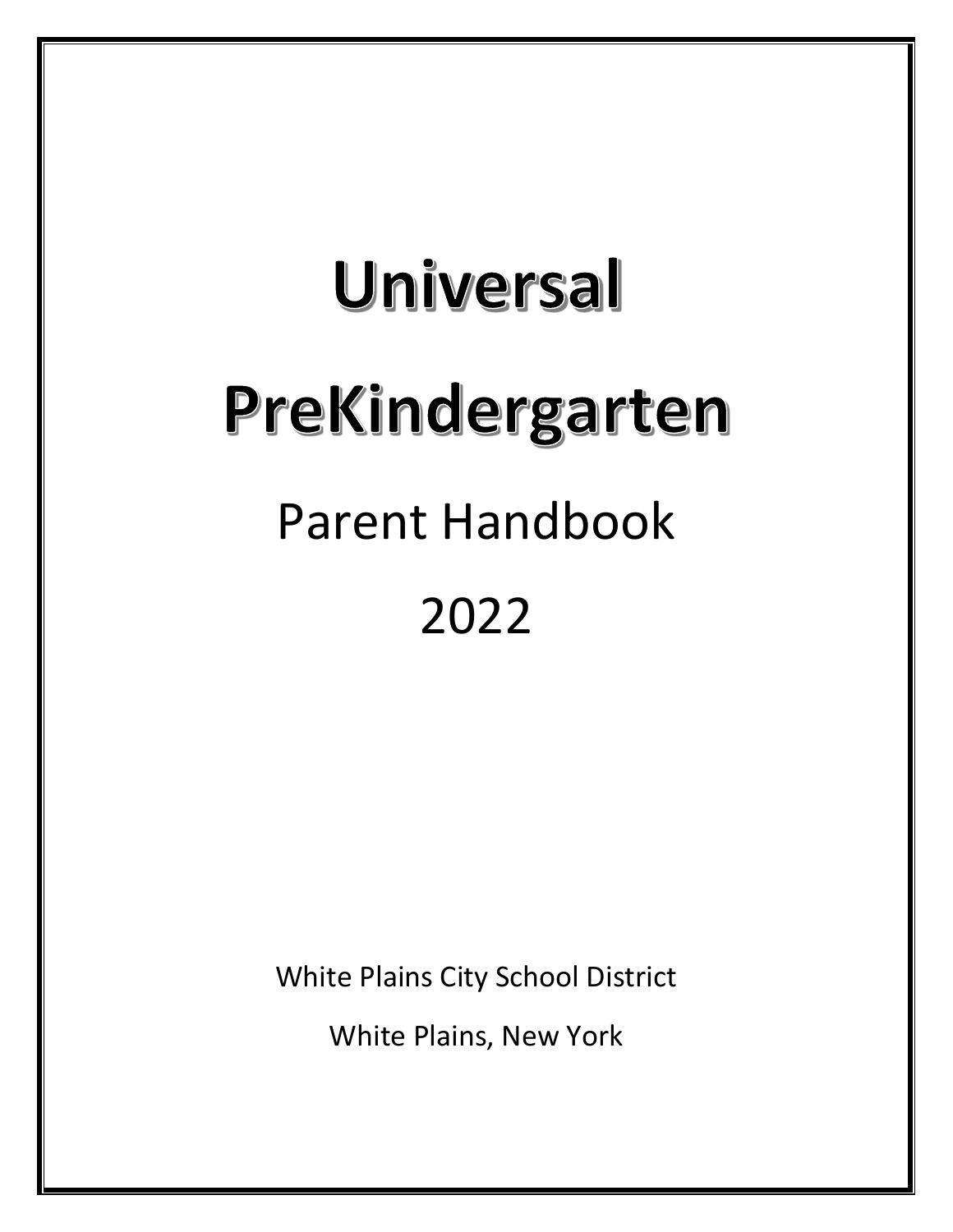The White Plains Public Schools partner with White Plains Early Childhood agencies to provide a free Universal PreKindergarten (UPK) program for four-year old children who are born in the year 2018 and who reside in White Plains. There are a limited number of **Full Day UPK** slots available. We do not offer half day UPK.

For the 2022-23 School year, we will be partnering with the following White Plains Early Childhood Agencies:

- 
- **Little Disciples Learning Center** 348 South Lexington Avenue

• **United Preschool** 456 North Street

• **YMCA** 148 Hamilton Avenue • **YWCA** 515 North Street

## Transportation

Transportation is NOT provided. Parents must arrange for prompt arrival and pick-up at the PreK center.

# Assignment Procedures \_\_\_\_\_\_\_\_

Various factors affect the placement of children in UPK. Assignments are based upon space available and parent's preference of schools. Whenever possible, children will be assigned to the parent's first choice request, but this is not guaranteed.

#### **Application Process**

Children who will be four years old by December 31, 2022 are eligible for Universal PreKindergarten in September of 2022. Parents who want their children to attend UPK in the 2022-23 school year should apply during the April/May Application period.

- Applications are sent to families for whom we have knowledge of a child born in 2018. Applications are also available on the White Plains School District website.
- Parents indicate their preferred schools in rank order.
- Completed applications received by May  $6<sup>th</sup>$  are batched together and processed as a group. Children are NOT assigned on a first-come, first-served basis.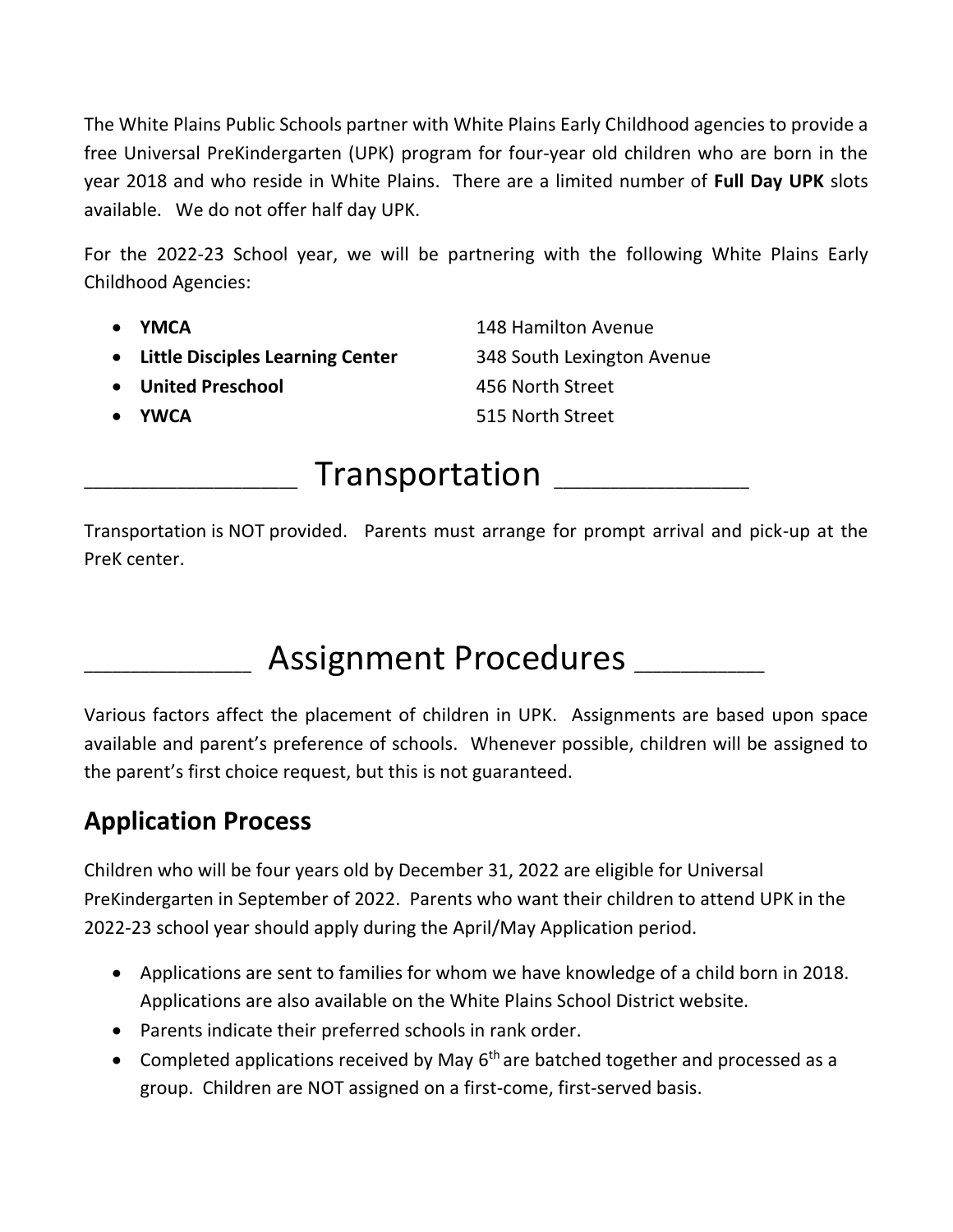- A number is assigned to each application, therefore the identity of each student is unknown to the District when the school assignments are made.
- Placement for students applying after May 6<sup>th</sup> will be based on remaining available spots and parents may not have a choice in their child's assignment to a school.

#### **Full Day Assignment**

If there are more applicants than spots available for students, a lottery will be held to fill the full day slots with the children of families who request placement. Children who do not get a spot through the lottery system are put on a waiting list. The waiting list remains active until the end of the school year.

#### **Notification of Assignment**

Following the Application Period, each family is notified of the school assignment for their child during the week of May 16<sup>th</sup>.

#### **Attendance**

Once a parent enrolls their child in PreKindergarten, it is expected that their child be in attendance each day that the program is in operation, except for excused absences. If a parent withdraws their child for an extended period of time for traveling or vacation, they will have to withdraw their child from the PreKindergarten program. Upon their return, they may re-enroll if there is a space available.

# Registration Process \_\_\_\_\_\_\_\_\_\_\_\_\_

Parents will be contacted in June by the Early Childhood Agency to which they are assigned in order to complete the registration process.

Parents must:

- complete a Registration Form
- provide required residency proof
- provide birth and immunization documentation

If registration is not completed with the Early Childhood Agency or if any documents are missing, their child's UPK slot will be forfeited.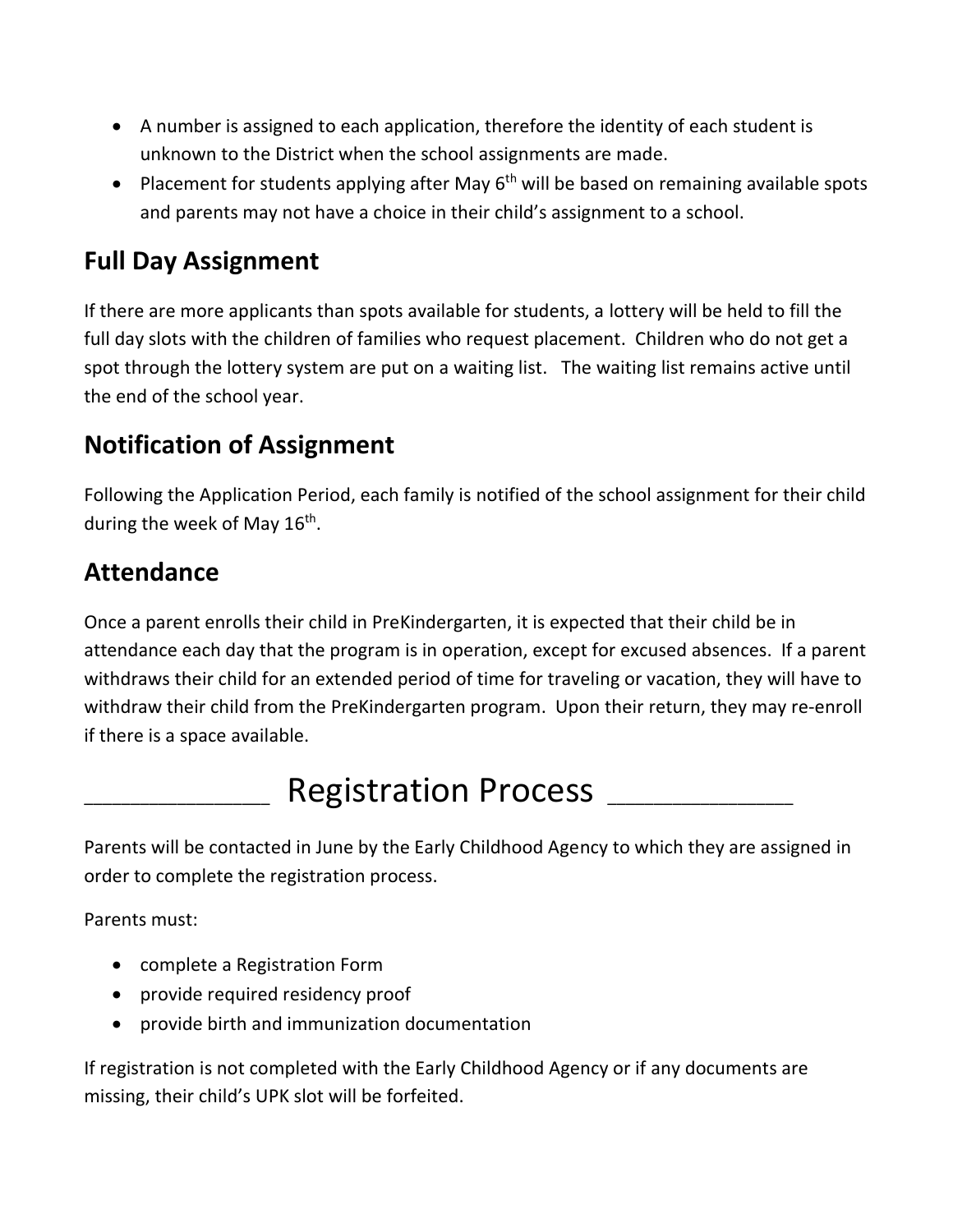# PreKindergarten Screening Process

At the beginning of the school year, all enrolled UPK students will be assessed by their teachers for school readiness and potential developmental delays. This information will be shared with parents. Students who speak a language other than English at home will be assessed through a parent survey and screening conversation with childcare center staff over the summer prior to the beginning of UPK. The UPK program will use this information to provide appropriate supports in working with students and their families to maintain their home language and begin to develop listening and speaking skills in English. In addition, all UPK students will have a hearing and vision screening administered by White Plains School District nurses during the school year.

## Early Childhood Agencies

The Early Childhood Agencies with whom we partner are licensed with the State of New York. Each Agency has a Director on site.

All PreKindergarten teachers hold New York State teacher certification in Early Childhood.

All Teaching Assistants are New York State licensed.

## Curriculum

All UPK classes use "Big Day for PreK," a comprehensive early-learning program that embraces children's natural curiosity and encourages them to explore and connect to the world around them through eight theme related units.

Classes are organized around learning centers, allowing for small and large group instruction as well as organized social interaction among peers. Planned activities promote student learning and encourage students to be self-assured and independent through a balanced schedule of teacher-initiated and child-initiated learning activities.

The daily schedule includes a balance of active and quiet play, indoor and outdoor gross motor activities and individual and small group activities.